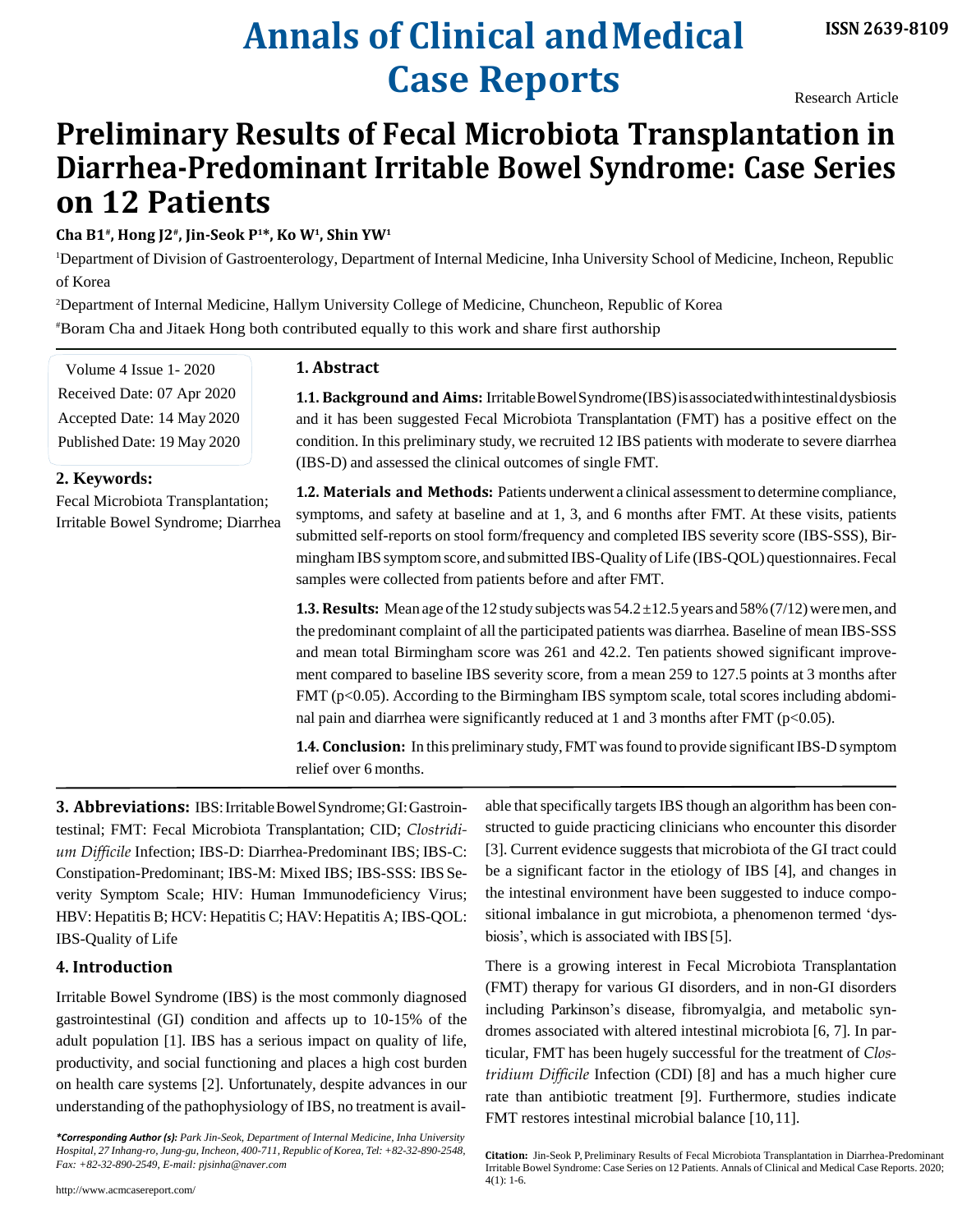In the regards of the effect of FMT for IBS, few studies have addressed the use of FMT for IBS and almost all of studies were case reports or case series [8, 12]. In the results of these studies, FMT provided better symptom relief in diarrhea-predominant IBS (IBS-D) than in constipation-predominant (IBS-C) or mixed IBS (IBS-M) because IBS-D exhibits higher microbiota diversity than those of IBS-C which is more susceptible condition for FMT. However, there is no report conducting with only patients with IBS-D. Therefore, the effect of FMT for IBS-D is still ambiguous.

Therefore, we conducted pilot study to evaluate the efficacy and safety of FMT for refractory IBS-D patients using a questionnaire approach.

#### **5. Materials and Methods**

#### **5.1. Participants**

This study was conducted using a prospective, single-center, pilot design. Patients were recruited at Inha University Hospital. Informed consent was obtained from all study participants and all had a diagnosis of IBS-D according to Rome IV criteria [13]. Patients had moderate-to-severe disease activity based on the IBS severity symptom scale (IBS-SSS), that is, a score of  $> 175$  points. Refractory IBS was defined as failure to respond to currently available IBS treatments, which included dietary changes and treatment with antibiotics or probiotics, antidepressants, or psychotherapies over a period of 6 months [14]. The treatment method and side effects of FMT were explained to patients prior to treatment commencement. Patients underwent FMT between January 2015 and August 2016.

Inclusion criteria were as follows: i) Experience of abdominal pain at least 1 day a week on average during the preceding 3 months; ii) Association with  $\geq 2$  of the following; defecation, change in stool frequency, or a change in stool appearance; iii) >25% of bowel movements of Bristol Stool Scale Types 6-7 or <25% of Types 1-2; and iv) normal colonoscopy performed within 1 year of FMT for patients ≥40 years old or if a patient passed bloody stools.

The study exclusion criteria were: i) coexistence of other severe disease, including other intestinal diseases including CDI, diabetes, or cancer, or follow-up of less than 3 months; ii) a positive screening result for Human Immunodeficiency Virus (HIV), Hepatitis B (HBV), or Hepatitis C (HCV) antibody; or iii) surgical intervention in the GI region excepting appendectomy, hernia repair, cholecystectomy, and gynecological and urological procedures.

#### **5.2. Recipient Preparation**

The day before the procedure, recipients received a standard splitdose polyethylene glycol–based bowel preparation in anticipation of colonoscopy. Patients did not eat for 8 hours before FMT, and at least a week before FMT, all conventional diarrhea treatment was stopped. During the study period, all patients were requested to maintain previous diet, exercise, and lifestyle. All patients were fully informed of the advantages and potential adverse events of standardized FMT.

#### **5.3. Stool Donor Screening**

Stools were donated by family members, friends, or a healthy donor. Before FMT, we asked members of patients' families to select a stool donor. If a suitable stool donor was not available, we selected an unrelated healthy volunteer as a donor. Potential donors were scrutinized and screened to minimize the risk of transmitting infectious diseases. Donor stool testing included an ova and parasite exam, testing for the presence of *C. difficile* toxin, Rotavirus antigen, and Giardia antigen, and stool culture for Salmonella, Shigella, and Campylobacter species. Donor blood testing included complete blood count, blood chemistry testing, amoebic antibody, hepatitis A (HAV), HBV, HCV, HIV Ag/Ab, and for venereal diseases.

#### **5.4. Preparation of Fecal Suspension**

FMT preparation involved mixing 100 g of fresh stool in a blender with 500 mL of 0.9% sterile saline to a smooth consistency. The suspension was then filtered through gauze pads or strainer to remove large particles, poured into an aseptic bottle, and administered within 1 hour.

#### **5.5. Route of Administration**

An experienced endoscopist performed ileocolonoscopy. Donor stool suspension of 300 ml was injected into the cecum through the biopsy channel of colonoscope. None of the patients had any contraindication for fecal transplantation. A biopsy was performed when considered appropriate by an experienced endoscopist. Patients were instructed to contact our hospital if they have any symptom exacerbation or relapse of diarrhea after transplantation. In addition, patients were asked to visit hospital at scheduled times 1, 3, and 6 months after FMT. If a patient failed to attend a *scheduled visit, he/she* was contacted by telephone for up to 24 weeks after FMT.

#### **5.6. Outcome Measurements**

Twelve patients visited our clinic for the assessment of compliance, symptoms, and safety at baseline and at 1, 3, and 6 months after FMT (Figure 1). At these visits, patients submitted self-administered questionnaires were used to determine stool forms/frequencies, and IBS-SSS and Birmingham IBS symptom scores. Fecal samples were collected from patients before and after FMT.

The primary end points were IBS-SSS scores before and 1, 3, and 6 months after FMT. This scale evaluates the intensities of IBS symptoms such as abdominal pain, distension, stool frequency, and stool consistency and the interference daily life during a 10-day period. The IBS-SSS involves assessing each of these 5 items using a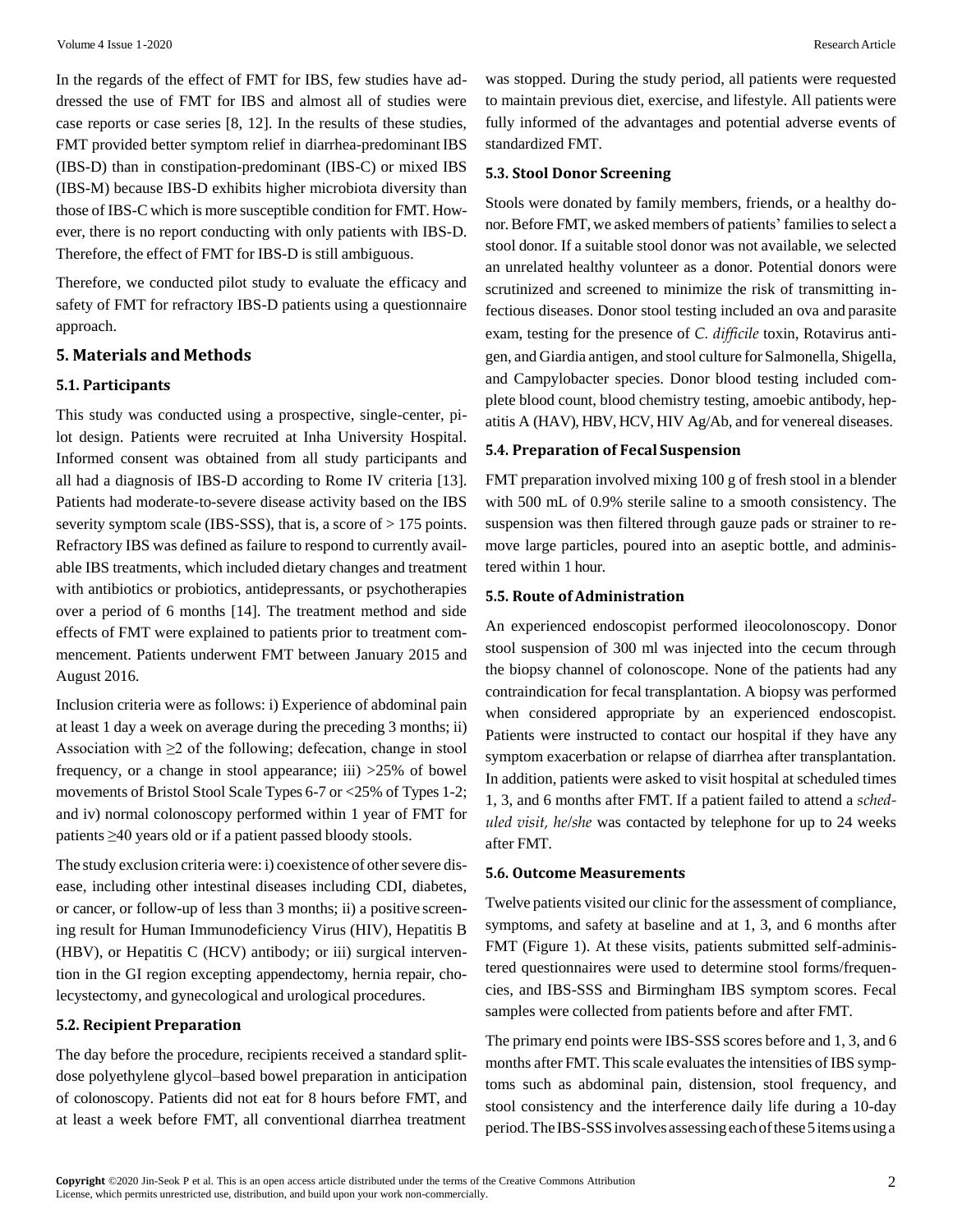visual analog scale from 0 to 100 and summing the results[15]. The second primary end point was stool consistency was assessed using the Bristol Stool Form Scale. The third wassafety end points which were adverse events during FMT and follow-up, for example, abdominal pain, diarrhea, nausea, vomiting, bloating, and flatulence. The secondary end points were Birmingham IBS symptom scores before and 1, 3, 6 months after FMT. The Birmingham IBS symptom score questionnaire is a self-completed questionnaire that contains 11 questions that address the frequency of IBS-related symptoms. Each question is rated using a 6-point Likert scale ranging from 0 = *none of the time* to 5 = *all of the time [16].* The second is IBS-Quality of Life (IBS-QOL) Questionnaire Scores which is a 34-item instrument developed and validated for the measurement of patient health-related quality of life [17]. The third is numbers of doctor appointments or emergency room visits made for the treatment of uncontrolled IBS symptoms, and the forth is number of new medications initiated for the treatment of uncontrolled IBS symptoms. Data were collected using daily patient diaries and by telephone follow-up.



**Figure 1:** A Flow diagram illustrating the study design

|  | <b>Table 1:</b> General characteristics of 12 patients |  |
|--|--------------------------------------------------------|--|
|--|--------------------------------------------------------|--|

| Variables (n=12)                              | No. of cases    | $\overline{(^{0}_{0}})$ |  |  |  |  |
|-----------------------------------------------|-----------------|-------------------------|--|--|--|--|
| Age (vears)                                   |                 |                         |  |  |  |  |
| Mean $\pm$ SD, range                          | $54.2 \pm 12.5$ | $33 - 70$               |  |  |  |  |
| Gender, $n$ $(\%)$                            |                 |                         |  |  |  |  |
| Male                                          | 7               | $-58.3$                 |  |  |  |  |
| Female                                        | 5               | $-41.7$                 |  |  |  |  |
| BMI                                           |                 |                         |  |  |  |  |
| Mean $\pm$ SD, range                          | $24.5 \pm 4.1$  | 17.3-30                 |  |  |  |  |
| Predominant bowel habit, n (%)                |                 |                         |  |  |  |  |
| Diarrhea                                      | 12              | $-100$                  |  |  |  |  |
| Constipation/Alternating/Unsubtype            | $\overline{0}$  | $\overline{0}$          |  |  |  |  |
| Smoking, N (%)                                |                 |                         |  |  |  |  |
| Non-smoker                                    | 5               | $-41.7$                 |  |  |  |  |
| Former smoker                                 | 5               | $-41.7$                 |  |  |  |  |
| Smoker                                        | 2               | $-16.7$                 |  |  |  |  |
| Duration of IBS symptoms, n (%)               |                 |                         |  |  |  |  |
| 1-5 years                                     | 9               | $-75$                   |  |  |  |  |
| $>5$ years                                    | $\overline{3}$  | $-25$                   |  |  |  |  |
|                                               | Mean            | <b>SD</b>               |  |  |  |  |
| IBS-SSS (Max score 500)                       | 250             | $-79.2$                 |  |  |  |  |
| IBS symptoms (Birmingham Score Max score 100) | Mean            | SD                      |  |  |  |  |
| Constipation                                  | 0.15            | 0.5                     |  |  |  |  |
| Diarrhea                                      | 38.2            | 13.2                    |  |  |  |  |
| Pain                                          | 49.2            | 26.2                    |  |  |  |  |
| Total                                         | 57.9            | 10.1                    |  |  |  |  |
|                                               | Mean            | SD                      |  |  |  |  |
| Stool frequency (Stools per day)              | 5.8             | $-0.9$                  |  |  |  |  |
|                                               | Mean            | <b>SD</b>               |  |  |  |  |
| Stool consistency (from Bristol stool form)   | 5.5             | $-0.66$                 |  |  |  |  |
| Concomitant drug, n (%)                       |                 |                         |  |  |  |  |
| Probiotics                                    | $\overline{11}$ | $-91.7$                 |  |  |  |  |
| Antispasmodic                                 | 10              | $-83.3$                 |  |  |  |  |
| Antidiarrheal                                 | 7               | $-58.3$                 |  |  |  |  |
| Anti-depressants                              | 4               | $-33.3$                 |  |  |  |  |
| Severe complication & expire, $n$ (%)         | $^{0}$          | $^{0}$                  |  |  |  |  |

**Abbreviations:**BMI;BodyMassIndex,IBS;IrritableBowelSyndrome,IBS-SSS;IBS-SeveritySymptomScale

#### **5.7. Statistics**

Continuous data are presented as means  $\pm$  SDs, and categorical data as n (%). Statistical analyses of changes in total scores and subscores versus baseline were performed using the paired t-test or Wilcoxon's signed-rank test. The analysis was performed using SPSS software (version 19.0; SPSS Inc., Chicago, IL), and p values of <0.05 were considered significant.

#### **5.8. Ethics**

Written informed consent, which included laboratory screening requirements, was obtained from all 13 study subjects prior to study commencement, and the study was approved by the Institutional Review Board of Inha University Hospital (2016-04-009).

#### **6. Results**

#### **6.1. Patients' Characteristics**

During the study period, 13 patients with IBS-D were enrolled. However, one patient was lost to follow-up after FMT, did not undergo 4-week evaluation, and was excluded from the results and the analysis. Consequently, 12 patients completed pre- and post-FMT evaluations. Patient characteristics are shown in Table 1. Mean age of the 12 study subjects was  $54\pm12.5$  years and 58% were men. Most of the study subjects complained of diarrhea and 16.7% were current smokers. Symptom durations were <5 years in 75% and >5 in 25%. Mean IBS-SSS score was 250±79.1 and mean Birmingham IBS symptom score was  $57.9 \pm 10.1$ . Mean stool frequency was 5.8±0.9 times per day, and mean stool consistency according to the Bristol stool form scale was 5.5. No patient experienced a mortality-associated complication.

#### **6.2. The outcomes of FMT onIBS**

A comparison between the pre- and post-FMT IBS-SSS of all study subjects demonstrated significant reductions compare baseline (250.0 $\pm$ 79.2) to weeks 4 (138.3 $\pm$ 100.7) (p<0.05), 12 (125.8)  $\pm 88.7$ ) (p<0.01), and 24 (124.2  $\pm 91.8$ ) (p<0.01) (Figure 2). Mean stool consistency scores tended to improve after FMT; pre-FMT  $(5.5\pm0.7)$ , week 4  $(4.3\pm1.0)$ , week 12  $(4.2\pm0.9)$ , and week 24  $(4.2\pm0.9)$  (p<0.001).

There were no severe nor obvious adverse events after the endoscopic procedure, FMT, or during the 6-month follow-up period. The most common symptom was flatulence (33%, 4/12), but this disappeared within the first 4 weeks. Three patients experienced abdominal bloating and one patient borborygmus, but all recovered within 4 weeks. One patient, whose symptoms were well controlled without adding new drugs, visited the emergency room with abdominal pain 5 months after FMT. Abdominal computed tomography and blood tests showed non-specific findings. Symptoms improved after conservative treatment at home and no symptom recurrence subsequently occurred.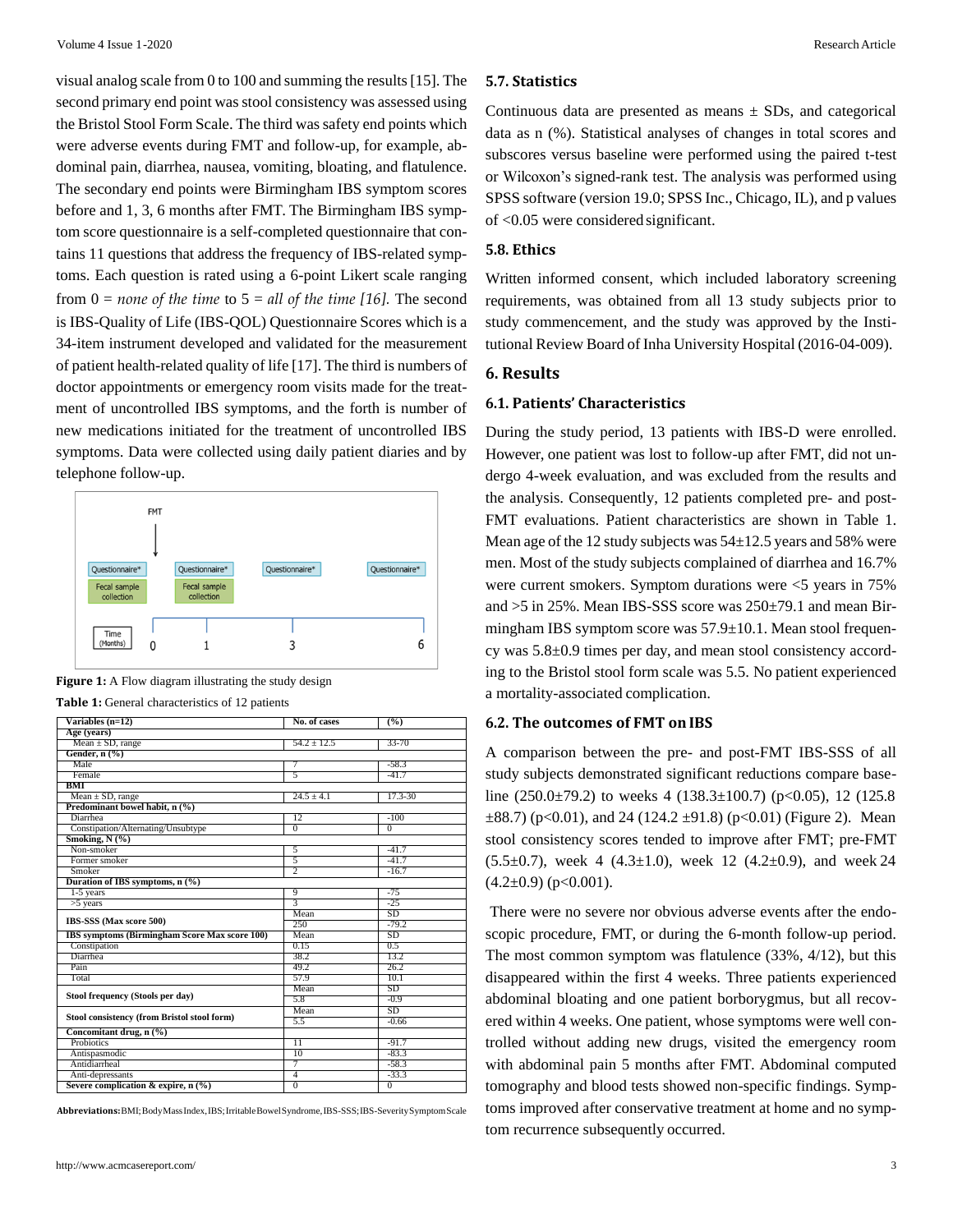FMT also reduced the severity of diarrhea. Mean stool frequencies decreased from 5.8 per day pre-FMT to 3.5 per day at 4 weeks, 3.2 at 12 weeks, 2.9 at week 24 post-FMT ( $p<0.001$ ). Mean Birmingham IBS symptom scores were also significantly decreased at week 4 (13.4 $\pm$ 6.2), week 12 (13.8 $\pm$ 7.2), and week 24 (14.7 $\pm$ 8.7) as compared with baseline score  $(23.2 \pm 5.6)$  (p<0.01) (Figure 3). According to IBS-QOL scores (Figure 4), IBS-D patients showed greater impairments on dysphoria, body image, food avoidance, and relationship subscales than the rest of subscales before FMT treatment. After 4, 12, and 24 weeks, the mean scores of IBS-QOL total revealed significant decreased over time compared to the baseline (Table 2).

There were no unplanned doctor appointments for uncontrolled symptomsofIBS.Nopatientsstartednewmedicationforthetreatment of uncontrolled IBS symptoms.



**Figure 2:** Changes of pre-FMT and post-FMT IBS-SSS over 24 weeks



Baseline 4 weeks 12weeks 24weeks

**Figure 3:** Changes of pre-FMT and post-FMT Birmingham IBS symptom scale over 24 weeks



**Figure 4:** Changes of pre-FMT and post-FMT IBS-QOL subscale score

#### **7. Discussion**

In current study, we found that FMT is an effective treatment for refractory IBS-D. Stool consistencies were significantly improved compared to 24 weeks post-FMT, and IBS-SSS, Birmingham IBS symptom, and IBS-QOL scores revealed significant improvements at 1, 3, and 6 months  $(p<0.01)$  after FMT.

FMT is in generally considered to be safe and its side effects have been reported to be mild, self-limiting, and GI in nature [18]. However, the safety of FMT has been mainly studied in the context of CDI, and little information is available regarding the safety of FMT for the treatment of functional GI disease [19, 20]. Recently, in a long-term follow-up study of 13 patients who underwent FMT for refractory IBS, only 1 patient experienced a transient increase in flatus. Over an average follow-up of 11 months, there were no long-term side effects, and none of the patients developed any new disease [20]. Similar to our present study, there were no severe adverse events after FMT but only minor symptoms of abdominal pain, bloating (2/12), flatulence (3/12), and borborygmus (1/12) were recorded during follow-up, and even these minor symptoms diminished shortly after FMT. Our results indicate that FMT may be considered a safe treatment for IBS-D and is well tolerated.

The effect of FMT on IBS-D symptom relief has not been maintained for a long time and 2 patients of IBS-D symptoms regressed to their pre-treatment states by 1 month after FMT and complained of diarrhea and abdominal pain. Similar result was reported in a *Danish* study [19] of 6-month follow-up study on 52 adult patients. IBS-D symptom relief by FMT was peaked at 1 month post-FMT and remained at this level after 3 and 6 months post-FMT. However, IBS-SSS and IBS-QOL scores did not improve significantly after 1-month post-FMT. Based on these results, multiple sessions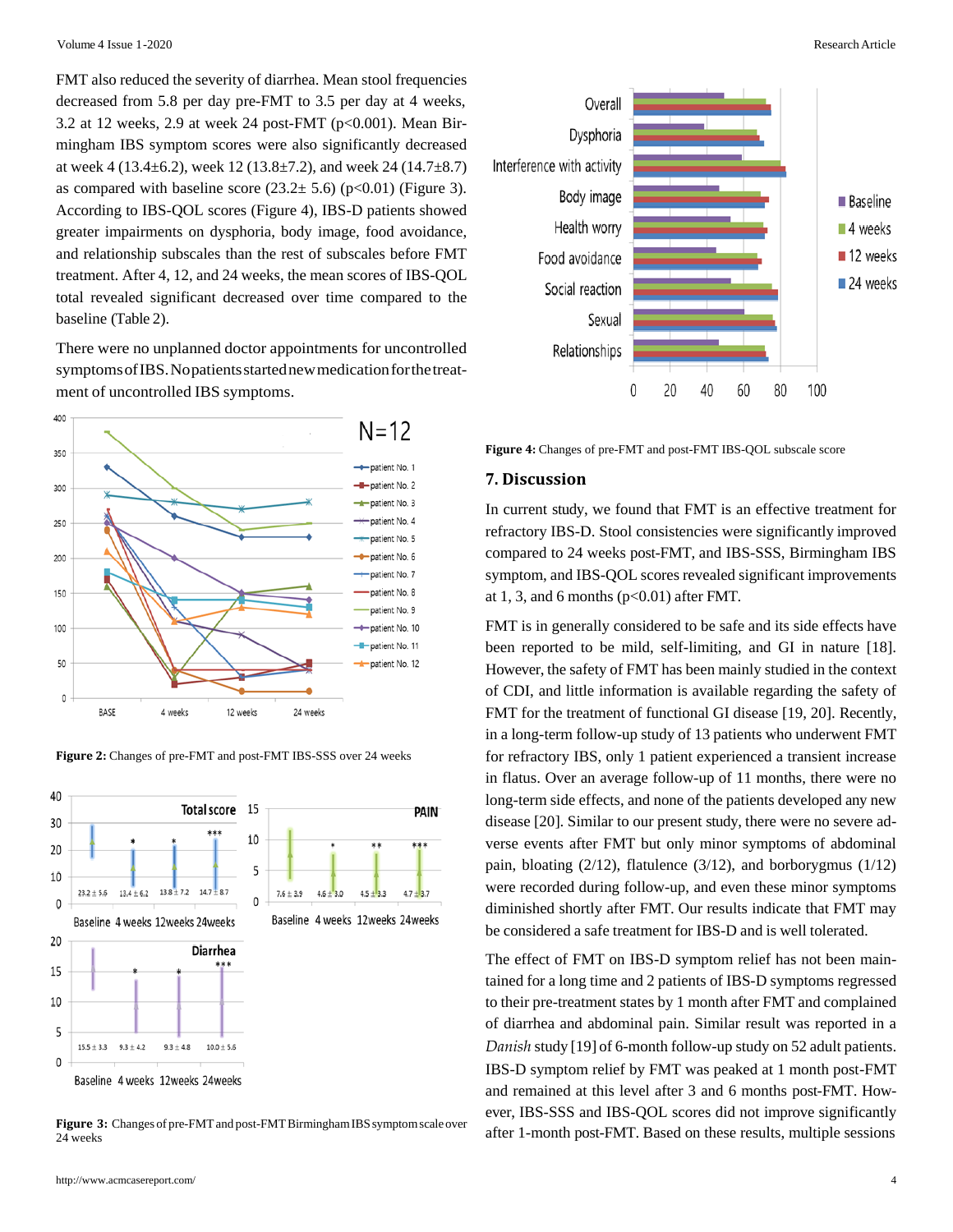of FMT might be needed to enhance the efficacy of FMT on IBS-D since transplanted intestinal bacteria may not permanently colonize the intestine of IBS-D patients. However, multiple sessions of FMT have not been studied yet and only a trial of multiple FMTs has been reported that is effective in the treatment of recurrent CDI [21, 22]. Therefore, well-designed clinical trials are required to establish the effectiveness of multiple session of FMT on IBS-D.

Several limitations of the present study require consideration. First, though a prospective study, it was performed only in 12 patients, which could have resulted in selection bias. Second, no placebo control group was included for comparison. Third, follow-up was conducted for only 6 months, and thus, we suggest further longterm study be conducted. In spite of small number of patients, the

marked clinical improvements observed after FMT warrant further investigation to clarify the contribution made by fecal microbiota to the etiology of diarrhea. Fourth, clinical improvements were based on patient`s subjective self-reports and no objective indicators such as measures of microbiota diversity were included. We chose colonoscopy as the method of FMT administration, because in a previous meta-analysis, a forest plot of randomized controlled trials of FMT in IBS generally showed better results for this route or nasogastric tube administration than for oral FMT capsule administration [23]. However, no study has yet directly compared the effects of FMT capsule and endoscopicadministration.

We conclude that FMT may improve the symptoms of IBS-D until 6 months after FMT. However, the effects of FMT seem to decrease over time, which raises consideration of booster administrations.

| Table 2: Changes of pre-FMT and post-FMT IBS-QOL score |  |  |
|--------------------------------------------------------|--|--|
|                                                        |  |  |

| <b>Visit</b>                | <b>IBS-OOL</b> score |                  |                      |                   |                    |                       |                   |               |              |
|-----------------------------|----------------------|------------------|----------------------|-------------------|--------------------|-----------------------|-------------------|---------------|--------------|
| $(n=12)$                    |                      |                  | <b>Interference</b>  | Body              | Health             |                       | Social            |               |              |
|                             | <b>Total</b>         | <b>Dysphoria</b> | <b>With Activity</b> | Image             | Worry              | <b>Food Avoidance</b> | <b>Reaction</b>   | <b>Sexual</b> | Relationship |
| Week 0                      | 49.3                 | 38.5 (19.00)     | 59.2                 | 46.9 (17.58)      | 52.8 (13.91)       | 45.1 (17.93)          | 53.1 (16.96)      | 60.4 (14.91)  | 46.6         |
|                             | $-16.44$             |                  | $-17.13$             |                   |                    |                       |                   |               | $-19.26$     |
| Week 4                      | 72.3                 | 67.2(25.58)      | 80.1                 | 69.3(23.15)       | 70.8(18.63)        | 67.4(16.07)           | 75.5(23.61)       | 76.0 (16.39)  | 71.5         |
|                             | $-20.27$             |                  | $-16.92$             |                   |                    |                       |                   |               | $-20.86$     |
| Week 12                     | 74.8                 | 68.8 (23.00)     | 83                   | 74.0(21.95)       | 72.9 (19.17)       | 70.1(16.84)           | 78.6 (20.89)      | 77.1 (12.87)  | 72.2         |
|                             | $-17.94$             |                  | $-13.72$             |                   |                    |                       |                   |               | $-18.23$     |
| Week 24                     | 74.9                 | 71.1 (24.39)     | 83.3                 | 71.4 (21.89)      | 71.5(17.21)        | 68.1 (15.82)          | 78.6 (21.89)      | 78.1 (13.19)  | 73.6         |
|                             | $-18.61$             |                  | $-15.25$             |                   |                    |                       |                   |               | $-18.75$     |
| Change from week<br>0 to 4  | 74.9                 | $28.6(18.88)$ *  | 20.8                 | $22.4(16.95)$ **  | $18.1 (14.14)$ *** | 22.2 (14.79)***       | $22.4(19.12)$ *** | 15.6(15.19)   | 25           |
|                             | $-18.61$             |                  | $(13.44)$ *          |                   |                    |                       |                   |               | $(19.13)$ ** |
| Change from week<br>0 to 12 | 23                   | 30.2             | 23.8                 | $27.1(21.38)$ *** | $20.1(18.62)$ ***  | $25.0(19.46)$ **      | $25.5(21.06)$ **  | 16.7(15.39)   | 25.7         |
|                             | $(14.81)^*$          | $(22.31)$ **     | $(16.00)*$           |                   |                    |                       |                   |               | $(21.16)$ ** |
| Change from week<br>0 to 24 | 25.6                 | 32.6             | 24.1                 | 24.5              | 18.7               | 22.9                  | 25.5              | 17.7          | 27.1         |
|                             | $(19.67)$ **         | $(25.55)$ **     | $(20.15)$ ***        | $(24.05)$ ***     | $(17.09)$ ***      | $(18.84)$ **          | $(21.40)$ ***     | $(14.56)$ **  | $(21.65)$ ** |

**Abbreviations:** IBS; Irritable Bowel Syndrome, IBS-QOL; IBS-Quality of Life IBS-QOL score, \*: p<0.001, \*\*: p=0.001, \*\*\*: p<0.01

#### **References**

- 1. Lovell RM, Ford AC. Global [Prevalence](https://www.ncbi.nlm.nih.gov/pubmed/22426087) of and Risk Factors for Irritable Bowel Syndrome: A Meta-analysis. Clin Gastro Hepatol. 2012[;](https://www.ncbi.nlm.nih.gov/pubmed/22426087) 10: [712-21.](https://www.ncbi.nlm.nih.gov/pubmed/22426087)
- 2. [Spiegel BM. The burden of IBS: looking at metrics. Curr Gastroen](https://www.ncbi.nlm.nih.gov/pubmed/19615301)terol Rep. 2009; 11: 265-9.
- 3. Wall GC, Bryant GA, [Bottenberg](https://www.ncbi.nlm.nih.gov/pubmed/25083054) MM, Maki ED, Miesner AR. Irrita[-](https://www.ncbi.nlm.nih.gov/pubmed/25083054)ble bowel syndrome: A concise review of current treatment concepts[.](https://www.ncbi.nlm.nih.gov/pubmed/25083054) [World J Gastroenterol. 2014; 20:8796-806.](https://www.ncbi.nlm.nih.gov/pubmed/25083054)
- 4. Lee KN, Lee OY.Intestinal microbiota in [pathophysiology](https://www.ncbi.nlm.nih.gov/pubmed/25083061) and management of irritable bowel syndrome. World J Gastroenterol. 2014[;](https://www.ncbi.nlm.nih.gov/pubmed/25083061) 20: [8886-97.](https://www.ncbi.nlm.nih.gov/pubmed/25083061)
- 5. Barbara G, [Feinle-Bisset](https://www.ncbi.nlm.nih.gov/pubmed/27144620) C, Ghoshal UC, Quigley EM, SantosJ, Vanner S, et al. The intestinal microenvironment and functional gastrointestinal disorders. [Gastroenterol.](https://www.ncbi.nlm.nih.gov/pubmed/27144620) 2016; 150: 1305-18.
- 6. [Vrieze A, Van Nood E, Holleman F, Salojärvi J, Kootte RS, Bartels](https://www.ncbi.nlm.nih.gov/pubmed/22728514)man JF, et al. Transfer of intestinal microbiota from lean donors in[creases insulin sensitivity in individuals with metabolic syndrome.](https://www.ncbi.nlm.nih.gov/pubmed/22728514) Gastroenterol. 2012; 143: 913-6.
- 7. [Choi HH, Cho YS. Fecal microbiota transplantation: Current appli](https://www.ncbi.nlm.nih.gov/pubmed/26956193)cations, effectiveness, and future perspectives. Clin Endo. 2016; 49[:](https://www.ncbi.nlm.nih.gov/pubmed/26956193) [257-65.](https://www.ncbi.nlm.nih.gov/pubmed/26956193)
- 8. Rossen NG, [MacDonald](https://www.ncbi.nlm.nih.gov/pubmed/25954111) JK, De VriesEM, D'Haens GR, de VosWM[,](https://www.ncbi.nlm.nih.gov/pubmed/25954111) Zoetendal EG, et al. Fecal microbiota transplantation as novel thera-